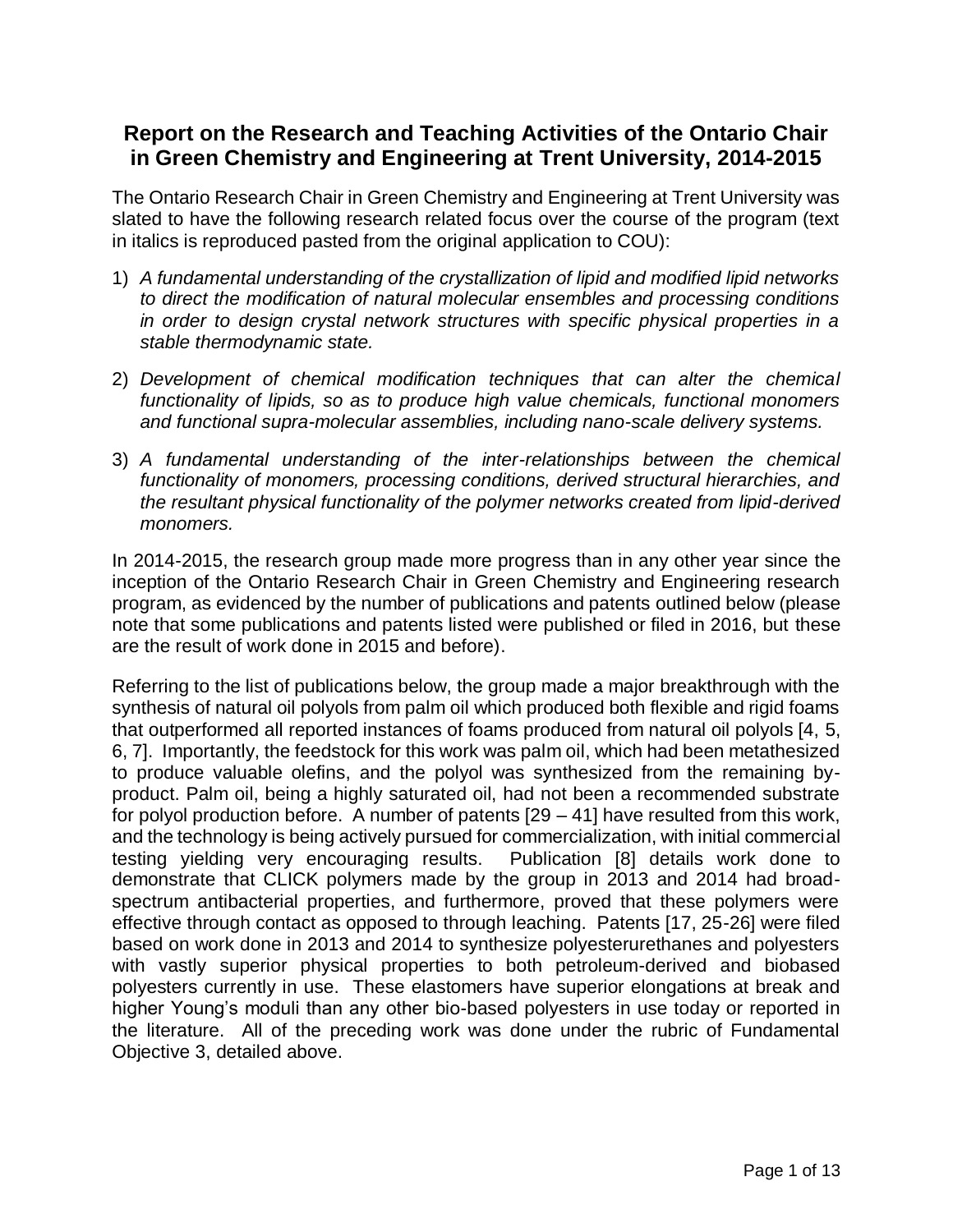Under Fundamental Objective 2, work in 2014-2015 focused on lubricants and high-value additives to biodiesel. Publications [2,3] details work on lubricants produced by synthesizing aliphatic diesters and their derivatives from vegetable oils, and patent [24] details the unique properties exhibited by the branched aliphatic diester compounds, which position them as very useful base oils for functional lubricants which are oxidatively stable with superior low temperature fluidity properties. Publication [16] is part of a series of work done in 2013 and 2014 on aliphatic monoesters and their branched compounds derived from vegetable oils. These compounds also displayed superior properties a lubricant base oils and that work was captured in earlier patents reported in previous years.

Biodiesel crystallizes and becomes un-pourable and un-pumpable at colder temperatures and this prevents its utilization in colder months of the year in temperate countries. We have been able to design a range of additives which addresses this problem. Publications [9-11, 13-15] details this work, which has also been filed for intellectual property protection in patents [27-28], which are in addition to a number of patents that were filed in 2012, 2013 and 2014.

Our work on the crystallization of lipid derived molecules, under Fundamental Objective 1, resulted in publications  $\begin{bmatrix} 1 \\ 1 \end{bmatrix}$  and patents  $\begin{bmatrix} 18 \\ -23 \end{bmatrix}$ . Publication  $\begin{bmatrix} 12 \\ 12 \end{bmatrix}$  details incremental understanding of the relationships between symmetry, chain length mismatch and kinetics of crystallization of key triacylglycerol species of importance in food systems. Publication [1] arose out of a collaboration between myself and Professor Neil Emery, to use exogenous hormone treatment on soybean oil so as to influence the fatty acid profile produced by the plant. This fatty acid profile has been determined by our work under Fundamental Objective 1 to be optimum for the formation of solid-like networks without having to resort to hydrogenation.

The patents were filed on our latest work involving crystallization: phase change materials. A series of superior organic, food-safe, biodegradable compounds were synthesized which act as superior phase change energy storage materials. Furthermore, the team designed a new food container with controlled temperature profiles using these materials. In addition, a model and design for using phase change materials to improve the efficiency of compressed air energy storage systems from around 65% to above 85% was disclosed.

The research deliverables of the Chair's program as detailed in the original research program have all been met and significantly exceeded. There are no areas of the proposed research program that have not been addressed by the team, and in several instances these areas have resulted in the filing of very valuable intellectual property.

### **Manuscripts Published in 2013-2014:**

1. Nguyen, Q.T., A. Kisiala, P. Andreas, R.J. Neil Emery and **S.S. Narine** (In Press, 2016). Soybean seed development: fatty acid and phytohormone metabolism and their interactions. Current Genomics, Bentham Science Publishers 17(3).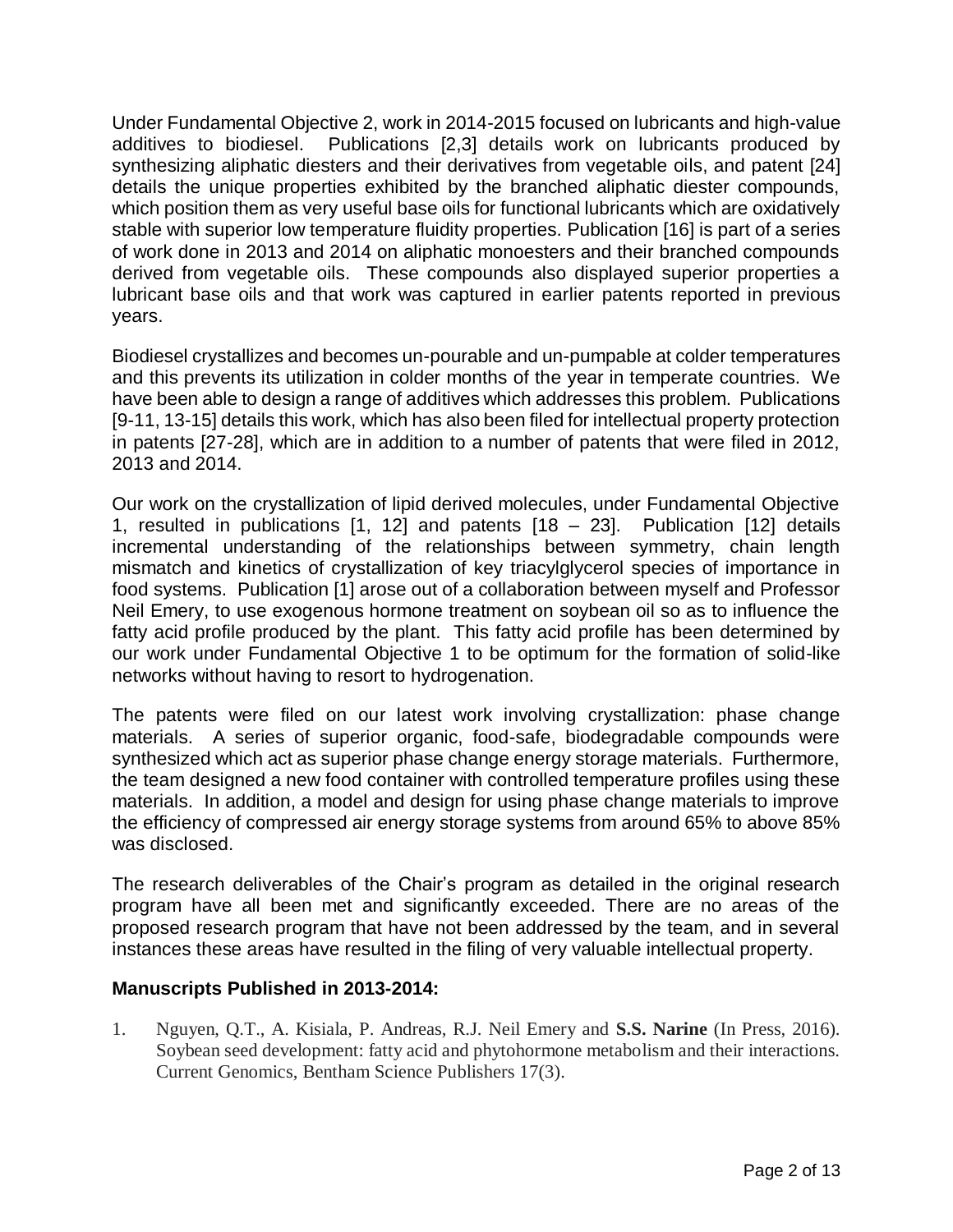- 2. Raghunanan, L. and **S.S. Narine**, (2016), *Engineering Green Lubricants I: Optimizing thermal and flow properties of linear diesters derived from vegetable oils,* ACS Sustainable Chemistry & Engineering. **DOI:** 10.1021/acssuschemeng.5b01644
- 3. Raghunanan, L. and **S.S. Narine**, (2016), *Engineering Green Lubricants II: Thermal Transition and Flow Properties of Vegetable Oil-Derived Diesters,* ACS Sustainable Chemistry & Engineering. **DOI:** 10.1021/acssuschemeng.5b01708
- 4. Pillai, P.K.S, S. Li, L. Bouzidi, and **S.S. Narine**, (2016), *Solvent free synthesis of polyols from 1-butene metathesized palm oil for use in polyurethane foams,* Journal of Applied Polymer Science, **DOI**: 10.1002/APP.43509.
- 5. Pillai, P.K.S, S. Li, L. Bouzidi, and **S.S. Narine**, (2016), *Metathesized palm oil: Fractionation strategies for improving functional properties of lipid-based polyols and derived polyurethane foams*, Industrial Crops and Products, 84: 273-283.
- 6. Pillai, P.K.S, S. Li, L. Bouzidi, and **S.S. Narine**, (2016), *Metathesized Palm Oil & Novel Polyol Derivatives: Structure, Chemical Composition and Physical Properties*, Industrial Crops and Products, 84: 205-223.
- 7. Pillai, P.K.S, S. Li, L. Bouzidi, and **S.S. Narine**, (2016), *Metathesized palm oil polyol for the preparation of improved bio-based rigid and flexible polyurethane foams*, Industrial Crops and Products, 83: 568-576.
- 8. Floros, M.C., J.F. Bortolatto, O.B. Oliveira, S.L. Salvador, and **S.S. Narine,** (In Press, 2016), *Antimicrobial Activity of Amphiphilic Triazole-Linked Polymers Derived from Renewable Sources*, ACS Biomaterials Science & Engineering.
- 9. Mohanan, A., L. Bouzidi, S. Li and **S.S. Narine**, (2016). *Mitigating Crystallization of Saturated FAMES in Biodiesel. 1. Lowering Crystallization Temperatures via Addition of Metathesized Vegetable Oil*, Energy, 96: 335-345.
- 10. Mohanan, A., L. Bouzidi, S. Li and **S.S. Narine**, (2016). *Mitigating Crystallization of Saturated FAMES in Biodiesel 6: The Binary Phase Behavior of 1, 2-dioleoyl-3-stearoyl sn-glycerol - Methyl Stearate*, Energy, 100: 273-284.
- 11. Mohanan, A., L. Bouzidi and **S.S. Narine**, (2016), *Mitigating Crystallization of Saturated FAMES in Biodiesel. 4. Multi-Length Scale Structural Elucidation of Inhibition Mechanism of FAME Crystallization - The Phase Behavior of 1,3-dioleoyl-2-palmitoyl Glycerol / Methyl Stearate Binary System*, Energy, 96: 242-252.
- 12. Bouzidi, L., M. Baker, N. Garti and **S.S. Narine**, (2015), *Elucidation of Kinetic and Symmetry Effects on the Viscosity and Flow Behavior of Stearic and Oleic Triacylglycerols*, Journal of the American Oil Chemists' Society, 92(7): 939-946.
- 13. Baker, M., L. Bouzidi and **S.S. Narine**, (2015), *Mitigating Crystallization of Saturated FAMES in Biodiesel. 2. Multi-Length Scale Structural Elucidation of Inhibition Mechanism of FAME Crystallization - The Phase Behavior of 2-stearoyl diolein/Methyl Stearate Binary System,* Energy, 83: 647-657.
- 14. Mohanan, A., B. Darling, L. Bouzidi and **S.S. Narine**, (2015), *Mitigating Crystallization of Saturated FAMES in Biodiesel. 3. Multi-Length Scale Structural Elucidation of Inhibition*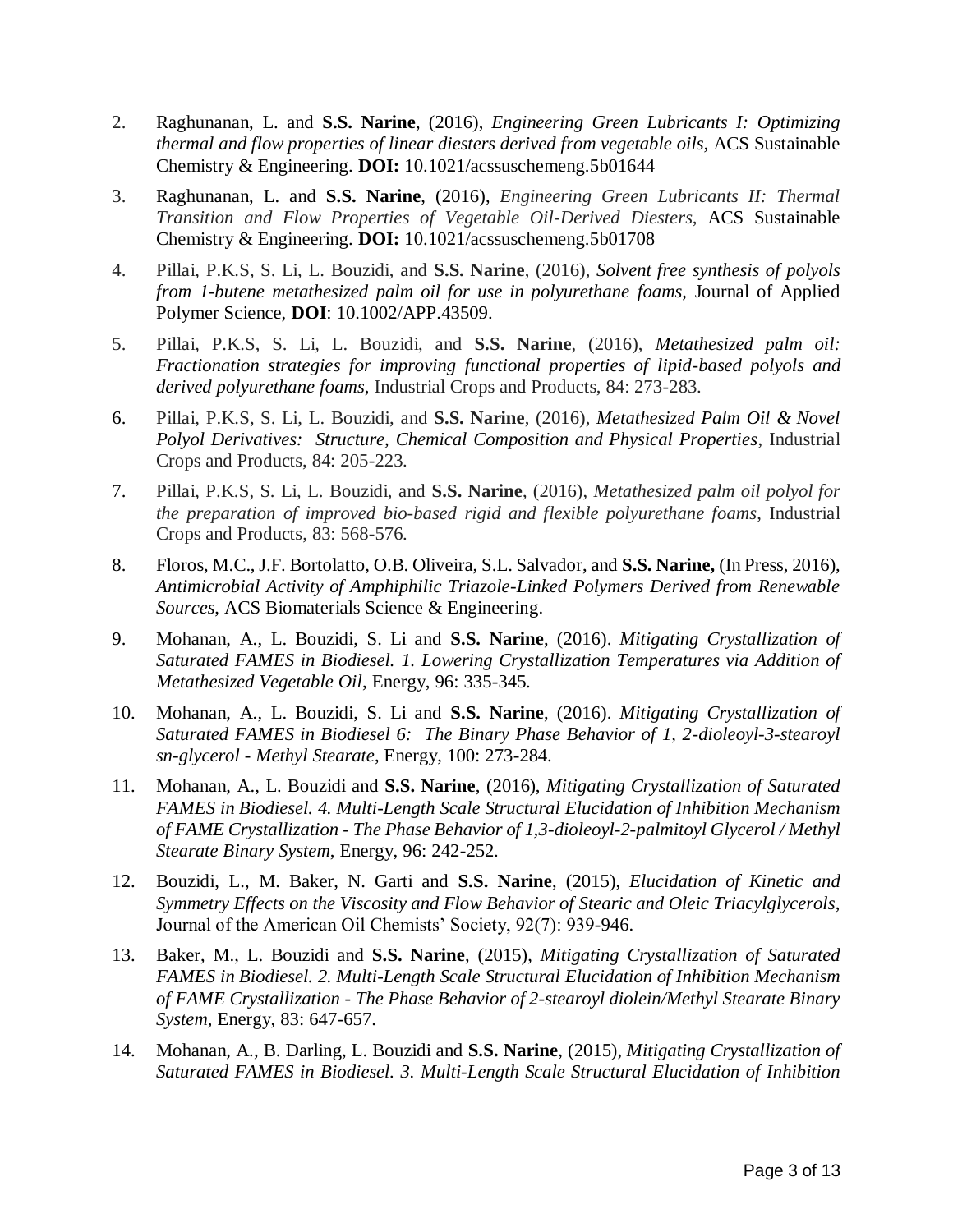*Mechanism of FAME Crystallization - The Binary Phase Behavior of 1,3-dioleoyl-2 palmitoyl Glycerol / Methyl Palmitate*, Energy, 86: 500-513.

- 15. Mohanan, A., L. Bouzidi and **S.S. Narine**, (2015). *Mitigating Crystallization of Saturated FAMES in Biodiesel. 5. Multi-Length Scale Structural Elucidation of Inhibition Mechanism of FAME Crystallization - The Phase Behavior of a Structured Triacylglycerol Dimer / Methyl Palmitate Binary System*, Energy, 93: 1011-1021.
- 16. Li, S. & L. Bouzidi and **S.S. Narine**, (2014), *Lubricating and waxy esters. VI. Synthesis and physical properties of (E) didec-9-enyl octadec-9-enedioate and branched derivatives*, Industrial and Engineering Chemistry Research, 53(51): 20044-20055.

#### **Patents Filed in 2013-2014:**

- 17. U.S. Provisional Patent Application # 62/302,475 (2 March, 2016) *Renewably Derived Polyesters Containing Branched-Chain Monomers and Methods of Making and Using the Same,* Inventors: **S.S. Narine**, S. Li, L. Bouzidi.
- 18. U.S. Patent Application #14/605444 (26 January, 2015) *Food Beverage Container with Temperature Control,* Inventors: **S.S. Narine**, M.C. Floros, M. Tessier.
- 19. PCT (International) Application # PCT/IB2016/050176 (26 January, 2015) *Food Beverage Container with Temperature Control,* Inventors: **S.S. Narine**, M.C. Floros, M. Tessier.
- 20. U.S. Patent Application #14/605,344 (26 January, 2015) *Latent Heat Storage Using Renewable Phase Change Materials,* Inventors: **S.S. Narine**, M.C. Floros.
- 21. PCT (International) Application # PCT/IB2016/050112 (26 January, 2015) *Latent Heat Storage Using Renewable Phase Change Materials,* Inventors: **S.S. Narine**, M.C. Floros.
- 22. U.S. Patent Application #14/605,468 (26 January, 2015) *Compressed Gas Energy Storage System,* Inventors: **S.S. Narine**, M. Tessier.
- 23. PCT (International) Application # PCT/IB2016/050254 (26 January, 2015) *Compressed Gas Energy Storage System,* Inventors: **S.S. Narine**, M. Tessier.
- 24. U.S. Provisional Patent Application #62/255,582 (16 November, 2015), *Branched Diesters and Methods of Making and Using Same (Base Oil),* Inventors: **S.S. Narine,** L. Raghunanan and L. Bouzidi.
- 25. U.S. Provisional Patent Application #62/259,771 (25 November, 2015), *Renewably Derived Polyester-Based Polyurethanes and Methods of Making and Using Same (Segmented),*  Inventors: **S.S. Narine,** S. Shetranjiwalla, S. Li and L. Bouzidi.
- 26. U.S. Provisional Patent Application #62/259,754 (25 November, 2015), *Renewably Derived Polyester-Based Polyurethanes and Methods of Making and Using Same (Non-Segmented),*  Inventors: **S.S. Narine,** S. Shetranjiwalla, S. Li and L. Bouzidi.
- 27. U.S. Provisional Patent Application #62/250,577 (4 November, 2015), *Pour Point Depressants and Natural Oil Based Crystallization Modifiers for Biodiesel,* Inventors: **S.S. Narine,** L. Bouzidi and A. Mohanan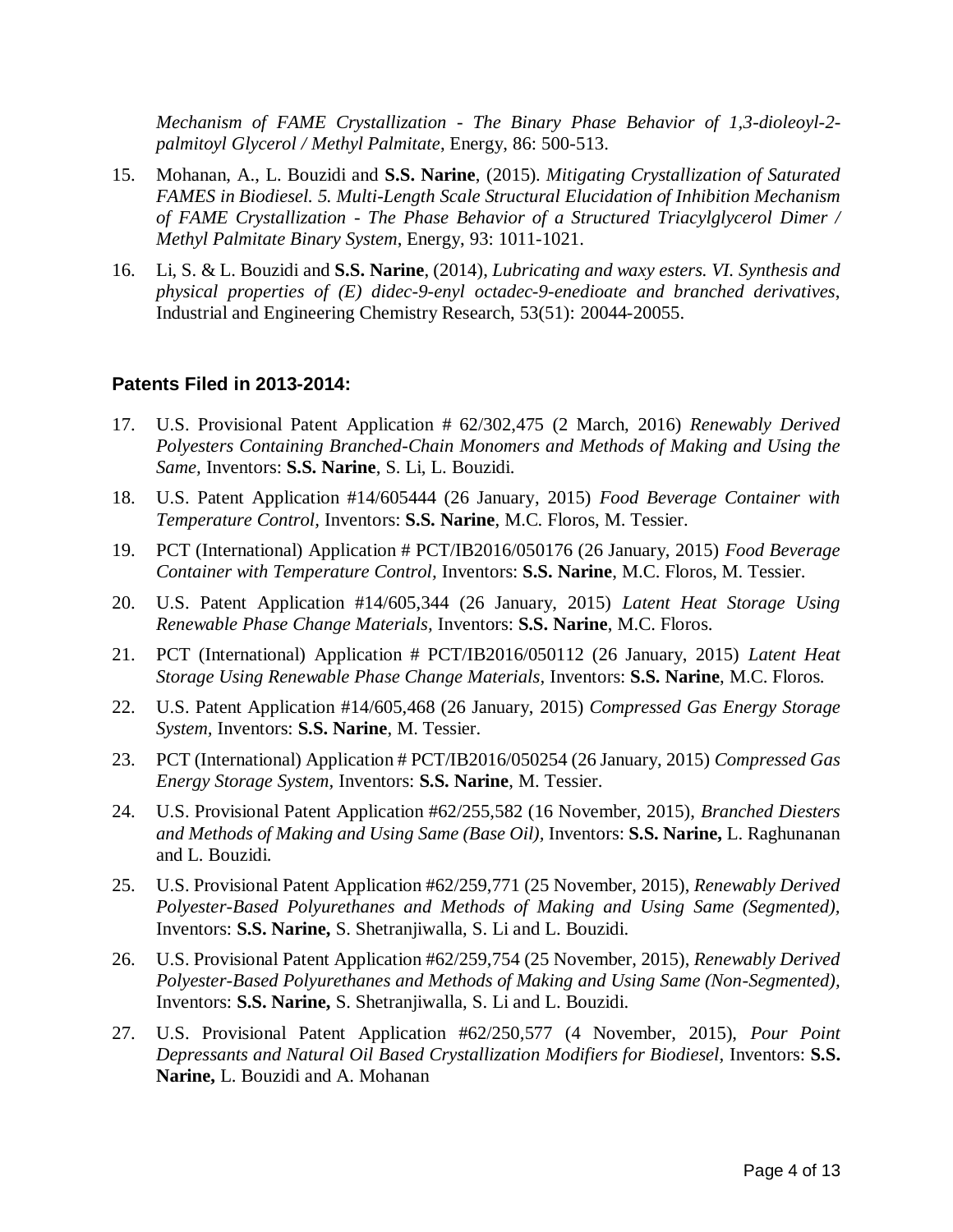- 28. U.S. Provisional Patent Application #62/247,645 (28 October, 2015), *Certain Triacylglycerols as Crystallization Depressants,* Inventors: **S.S. Narine,** L. Bouzidi and A. Mohanan.
- 29. U.S. Provisional Patent Application #62/107,935 (30 January, 2015), *Methods of Making Triacylglycerol Polyols from Fractions of Metathesized Natural Oils and Uses Thereof,*  Inventors: **S.S. Narine,** P. Pillai, S. Li, L. Bouzidi and A. Mahdevari.
- 30. U.S. Patent Application #15/005,895 (30 January, 2015), *Methods of Making Triacylglycerol Polyols from Fractions of Metathesized Natural Oils and Uses Thereof, Inventors: S.S.* **Narine,** P. Pillai, S. Li, L. Bouzidi and A. Mahdevari.
- 31. PCT (International) Application #PCT/CA16/50075 (30 January, 2015), *Methods of Making Triacylglycerol Polyols from Fractions of Metathesized Natural Oils and Uses Thereof,*  Inventors: **S.S. Narine,** P. Pillai, S. Li, L. Bouzidi and A. Mahdevari.
- 32. U.S. Patent Application #15/005,522 (30 January, 2015), *Methods of Making Triacylglycerol*  Polyols from Fractions of Metathesized Natural Oils and Uses Thereof, Inventors: S.S. **Narine,** P. Pillai, S. Li, L. Bouzidi and A. Mahdevari.
- 33. PCT (International) Application #PCT/CA16/50059 (30 January, 2015), *Methods of Making Triacylglycerol Polyols from Fractions of Metathesized Natural Oils and Uses Thereof,*  Inventors: **S.S. Narine,** P. Pillai, S. Li, L. Bouzidi and A. Mahdevari.
- 34. U.S. Provisional Patent Application #62/107,404 (27 March, 2014), *Metathesized Triacylglycerol Green Polyols from Palm Oil for Use in Polyurethane Applications,*  Inventors: **S.S. Narine,** P. Pillai, S. Li, L. Bouzidi and A. Mahdevari.
- 35. U.S. Patent Application #14/670,080 (27 March, 2014), *Metathesized Triacylglycerol Green Polyols from Palm Oil for Use in Polyurethane Applications,* Inventors: **S.S. Narine,** P. Pillai, S. Li, L. Bouzidi and A. Mahdevari. **Publication Date:** 29 October, 2015, Publication # 2015/0307811.
- 36. PCT (International) Application #PCT/CA15/50234 (27 March, 2014), *Metathesized Triacylglycerol Green Polyols from Palm Oil for Use in Polyurethane Applications,*  Inventors: **S.S. Narine,** P. Pillai, S. Li, L. Bouzidi and A. Mahdevari. **Publication Date:** 1 October, 2015, Publication # WO 2015/143562.
- 37. U.S. Patent Application #14/670,125 (27 March, 2014), Certain *Metathesized Natural Oil Triacylglycerol Polyols for Use in Polyurethane Applications,* Inventors: **S.S. Narine,** P. Pillai, S. Li, L. Bouzidi and A. Mahdevari. **Publication Date:** 22 October, 2015, Publication # 2015/0299099.
- 38. PCT (International) Application #PCT/CA15/50235 (27 March, 2014), Certain *Metathesized Natural Oil Triacylglycerol Polyols for Use in Polyurethane Applications, Inventors: S.S.* **Narine,** P. Pillai, S. Li, L. Bouzidi and A. Mahdevari. **Publication Date:** 1 October, 2015, Publication # WO 2015/143563.
- 39. U.S. Provisional Patent Application #61/971,475 (27 March, 2014), *Metathesized Triacylglycerol Polyols for Use in Polyurethane Applications and their Related Properties,*  Inventors: **S.S. Narine,** P. Pillai, S. Li, L. Bouzidi and A. Mahdevari.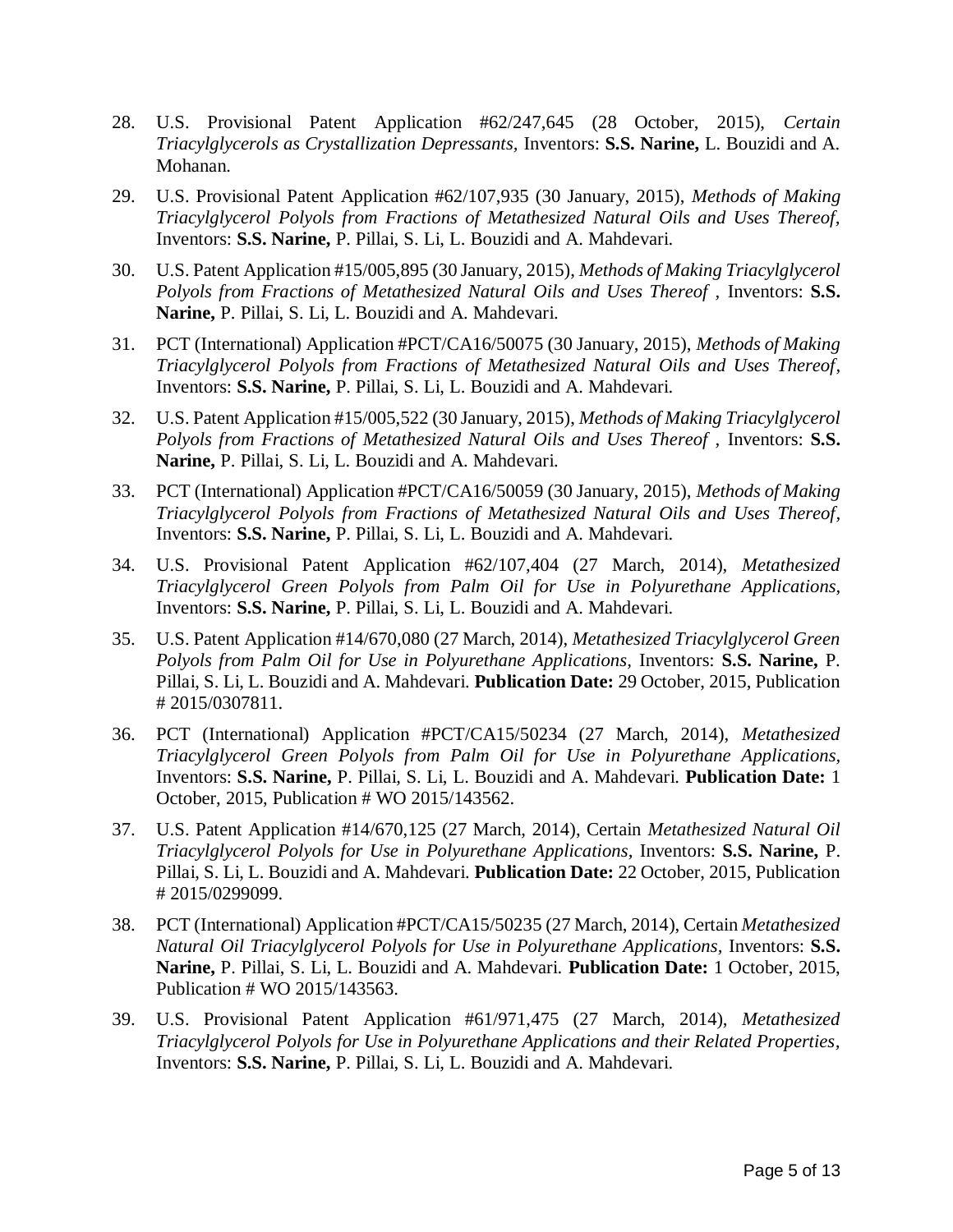- 40. U.S. Patent Application #14/670,028 (27 March, 2014), *Metathesized Triacylglycerol Polyols for Use in Polyurethane Applications and their Related Properties, Inventors: S.S.* **Narine,** P. Pillai, S. Li, L. Bouzidi and A. Mahdevari. **Publication Date:** 26 November, 2015, Publication # 2015/0337073.
- 41. PCT (International) Application #PCT/CA15/50242 (27 March, 2014), *Metathesized Triacylglycerol Polyols for Use in Polyurethane Applications and their Related Properties,*  Inventors: **S.S. Narine,** P. Pillai, S. Li, L. Bouzidi and A. Mahdevari. **Publication Date:** 1 October, 2015, Publication # WO 2015/143568.

### **Conferences Attended:**

- 1. **S.S. Narine**, *Lipid based polymers: A biorefinery approach enabled by structure function fundamentals,* PACIFICHEM 2015, December 15 – 21, Honolulu, Hawaii, U.S.A. **(Invited Keynote).**
- 2. Kishun V and **S.S. Narine,** *Doing it Right: Eliminating Mercury use in Gold Mining in Guyana*, August 24, 2015 Guyana Mining Conference 2015, Georgetown, Guyana.
- 3. Floros MC, Tessier M and **S.S. Narine**. *Lipid Derived Phase Change Materials for Thermal Energy Storage*, 43rd Annual Conference of the North American Thermal Analysis Society (NATAS), Montreal, Quebec, Canada. August, 2015.
- 4. Mohanan A and **S.S. Narine**. *Mitigating crystallization Temperature of Biodiesel*, 43rd Annual Conference of the North American Thermal Analysis Society (NATAS)- Pharmaceutics and Biomaterials session, Montreal, Quebec, August 11, 2015
- 5. **S. S. Narine**, *Natural Resources Utilization, Sustainability and Development: Mutually Exclusive?* First Guyana Carbon Conversations Event, 22 June, 2015, Plenary Talk, 500 People in Attendance, (**Invited Talk).**
- 6. **S.S. Narine,** *Vegetable Oil Derived Monoesters for Superior Lubricant Formulations,*  106th AOCS Annual Meeting and Expo, May 3-6, 2015, Orlando, Florida, USA **(Invited Talk).**
- 7. Bouzidi L and **S.S. Narine**, *Phase Trajectories and Physical Properties of Linear and Branched Fatty Monoesters: Superior Lubricants*, Invite106th AOCS Annual Meeting and Expo, May 3-6, 2015, Orlando, Florida, USA **(Invited Talk).**
- 8. Shetranjiwalla S, Raghunanan L. and **S. S. Narine** (2015). *Polymers from Lipids: State of the Art*. Special Symposium in Honor of Nissim Garti, 106th AOCS Annual Meeting & Expo, 1 – 6 May 2015. Orlando, Florida, USA **(Invited Talk).**
- 9. Raghunanan, L.C. and **S. S. Narine** (2015). *Towards superior bio-based lubricants.* Poster presented at Trent's Graduate Students' Association-Research Matters joint Alumni Networking event, 24 April 2015. Trent University, Peterborough, ON Canada.
- 10. Shetranjiwalla S and **S. S. Narine**, *Transforming plastics into green materials: Replacing crude oil with vegetable oil*, Poster presentation at Trent's Graduate Student's Association-Research Matters joint Alumni Networking event, April 24, 2015, Trent University, Peterborough, ON, Canada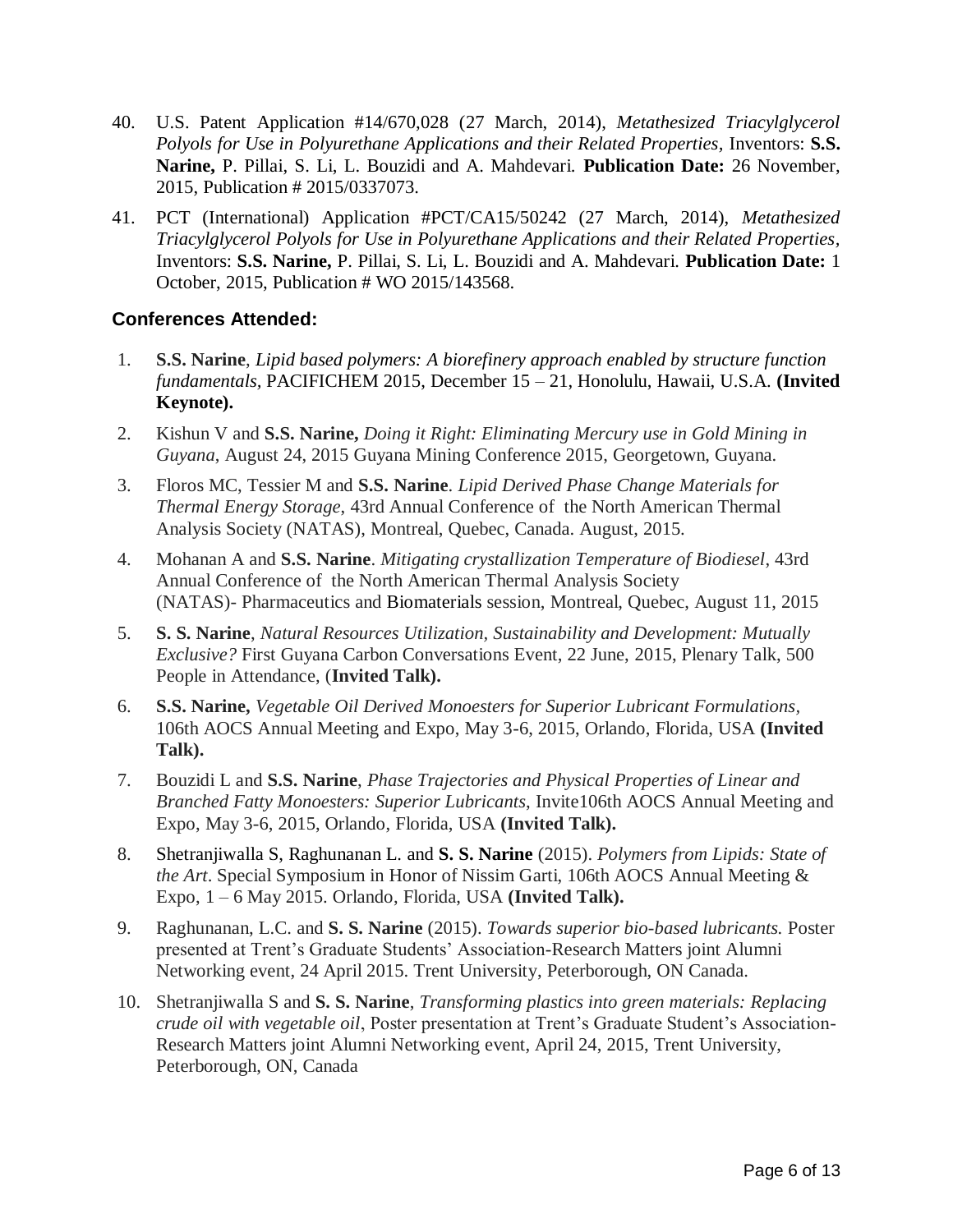- 11. Raghunanan, L.C. and **S.S. Narine**, (2015). *From Oil to Green: Making good lubricants better.* Featured speaker at Trent University's 50<sup>th</sup> Anniversary Chancellor's Event: They Will Change the World, 9 April, 2015. Toronto, Ontario, Canada.
- 12. Floros MC and **S.S. Narine**, *Antimicrobial Polymers – Eliminating Superbugs and Infections Before they Begin* - They Will Change the World Symposium, Toronto, ON, Canada, April 2015.
- 13. Thein N.Q., Emery R.J.N. and **S.S. Narine**, *Endogenous Plant Hormone Metabolism and Their Effect on Fatty Acid Composition in Soybean Seed*, Poster session at The 56th Annual Meeting of the Japanese Society of Plant Physiologists, March 16 2015 Tokyo University of Agriculture, Tokyo, Japan
- 14. Shetranjiwalla S. and **S.S. Narine**, *Transforming plastics into green materials: Replacing crude oil with vegetable oil,* Poster Presentation at Symons Seminar Series Gala, April 17, 2015,Trent University Peterborough, ON, Canada
- 15. **S. S. Narine**, *Transitioning to Green Materials: Why and How,* Chemistry Department, University of the West India at Mona, Jamaica, February 23, 2015 **(Invited Talk).**
- 16. Shetranjiwalla S and **S.S. Narine**, *Transforming plastics into green materials: Replacing crude oil with vegetable oil*, Symons Seminar Series, Dec 3, 2014, Trent University, Peterborough, ON, Canada

#### **Number of Students Supervised in the Year:**

| Master's                                                   |     |
|------------------------------------------------------------|-----|
| <b>Doctoral</b>                                            |     |
| <b>Post-Doctoral Fellow</b>                                |     |
| Undergraduates who participated in the research<br>program | ี่ค |
| <b>Other: Visiting Scholars</b>                            |     |

### **Members of the Research Team:**

#### **Principal Investigator**

1. Dr. Suresh Narine, Program Director and Professor Professor Narine is responsible for the entire program management and for setting and managing research milestones and deliverables, and for liaison with the Research Advisory Committee.

#### **Research Associates**

2. Dr. Laziz Bouzidi, Materials Science, Condensed Matter Physics, Surface and Interface Science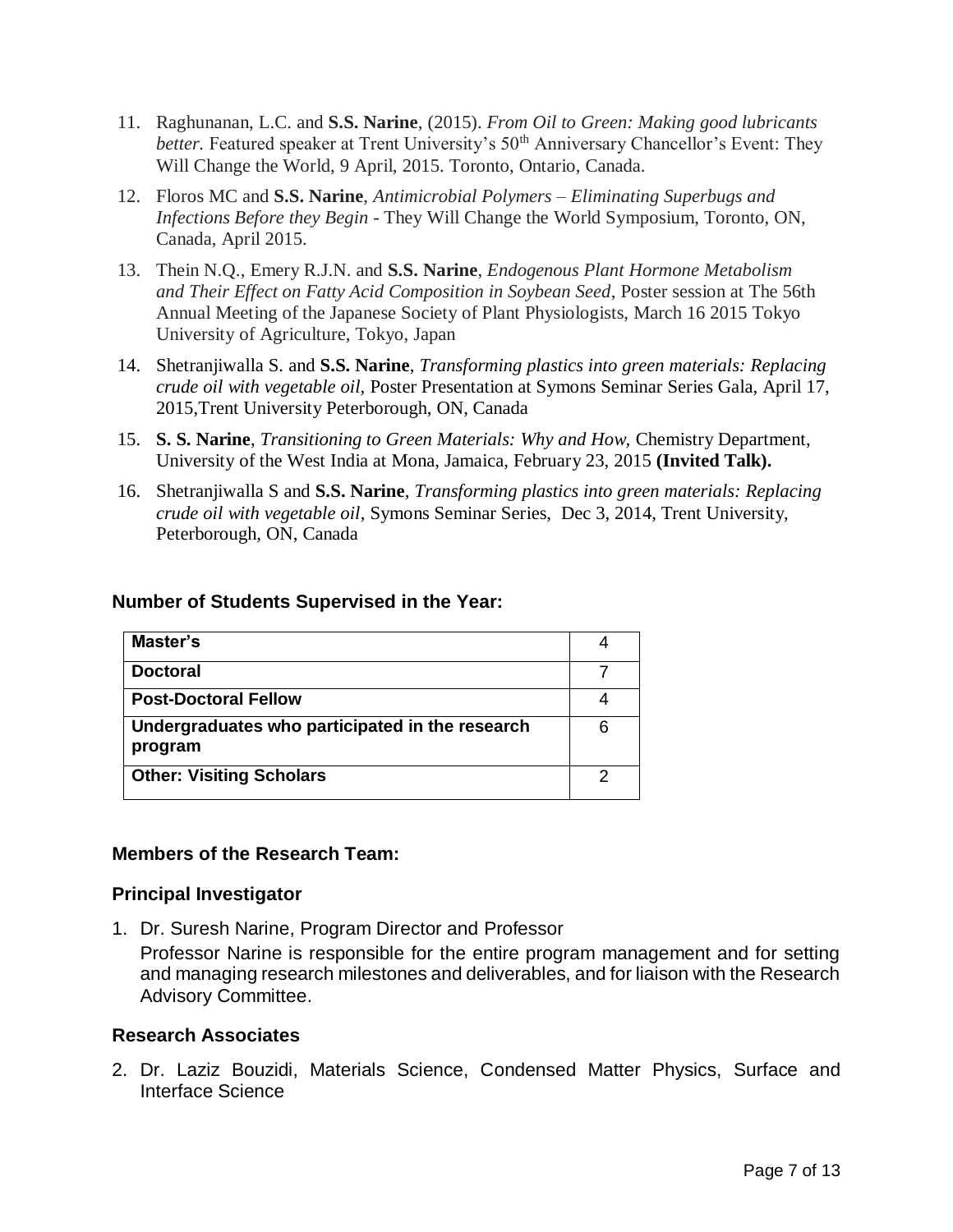Dr. Bouzidi assists Professor Narine in the management of deliverables related to fundamental objective 1 (see section on research above) and associated applied objectives and is also actively engaged in the actual research deliverables and in helping to supervise graduate students.

3. Dr. Shaojun Li, Organic Chemistry, Polymer Science:

Dr. Li assists Professor Narine in the management of deliverables related to fundamental objective 2 (see section on research above) and associated applied objectives and is also actively engaged in the actual research deliverables and in helping to supervise graduate students.

### **Research Technician**

4. Peter Andreas

Mr. Andreas is our laboratory manager, and is in charge of safety, calibration, supply management, equipment repair and training for equipment operation. He supports all research activities in our laboratories.

### **Post-Doctoral Fellows**

- 1. Jinhua Yang, 2014/05 2015/03, Synthesis and characterization of bio-based polymers
- 2. Jesmy Jose, 2011/9 2014/7,Bio-based polymers
- 3. Shaine Joseph, 2011/9 2014/3, Modeling of crystallization of lipid systems
- 4. Bibin Mathew Cherian, 2013/10 to 2014/03, Synthesis Fatty acid/cellulose composites for use as super hydrophobic/super hydrophilic surface coatings.

### **Graduate Students:**

#### **Graduated 2014 – 2015**

- 1. Prasanth Kumar graduated with a Ph.D. in 2015– a chemist, his work was on lipidbased polyols and polyurethane foams.
- 2. Latchmi Singh graduated with a Ph.D. in 2015 a chemist, her work was on the synthesis of green lubricants.
- 3. Shegufa Merchant graduated with a Ph.D. in 2015 a chemist, her work was on the synthesis of superior thermoplastic polyesters and polyesterurethanes.
- 4. Michael Floros graduated with a Ph.D. in 2015 a chemist, his work was on CLICK and anti-microbial polymer films and phase change materials.
- 5. Kira Ramphal graduated with a MSc. in 2015 a biologist, her work was on the use of exogenously applied hormones to influence the fatty acid profile produced by algae.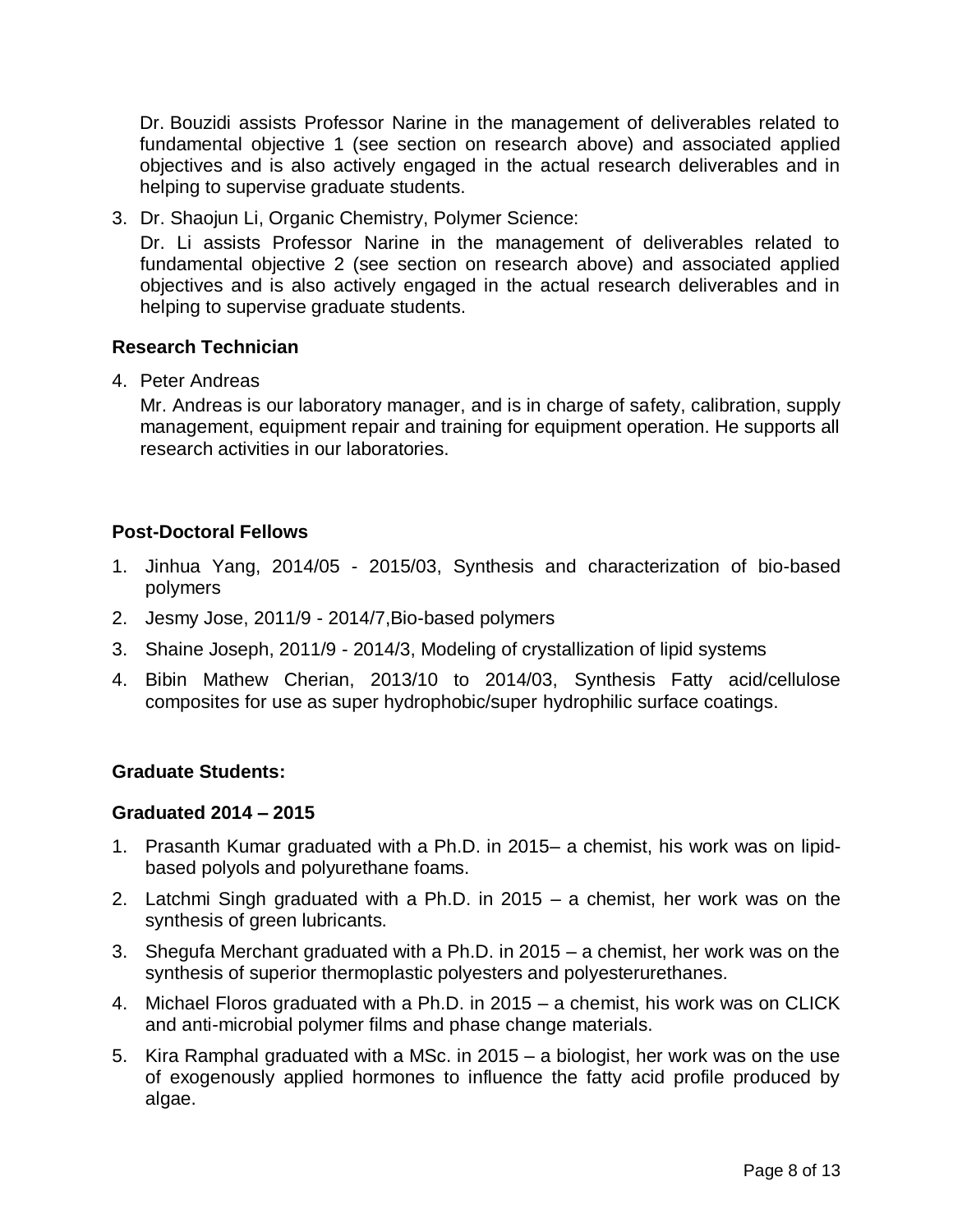- 6. Michael Tessier graduated with an MSc. in 2015, a physicist, his work focussed on models for the use of phase change materials in compressed air energy storage systems.
- 7. Athira Mohanan graduated with a Ph.D. in 2015, a physicist, her work focussed on the use of additives to reduce the crystallization temperature of saturated fatty methyl esters in biodiesel and the reduction of pour points of biodiesel.

### **Current**

- 1. Thien Nguyen Quoc is a Ph.D. student in the Environmental and Life Sciences graduate program and is from Vietnam, working with Professors Neil Emery and Suresh Narine on modification of soybeans so as to influence the fatty acid profiles to be more industrially beneficial to producing green chemicals.
- 2. Benjamin Musclow is a MSc. student in Materials Science, who is working on polymeric coatings for the triggered release of urea fertilizers. He supervised by Dr. Narine and is a Peterborough native with a BSc. degree from Trent University. Benjamin is currently on long term leave of absence due to being ill.
- 3. Vishol Kishun is an MSc. student in Environmental and Life Sciences who is working on biobased super absorbents for use in the gold mining industry. He is supervised by Dr. Narine and is originally from Guyana.
- 4. Avinaash Persaud is an MSc. student in Environmental and Life Sciences who is working on isocyanate-freee polyurethanes. He is supervised by Dr. Narine and is from Guyana.
- 5. Kosheela Devi Poo Palam is a Ph.D. student in Environmental and Life Sciences who is working on palm oil based polymers and is supervised by Dr. Narine. Kosheela is originally from Kuala Lumpur, Malaysia.

## **Exchange Students and Visiting Scholars 2014-2015:**

- 1. Hernane da Silva Barud, Visiting Professor, University of Araraquara (UNIARA), Brazil
- 2. Sangeetha Nair, Visiting Professor from Mahatma Ghandi University, India

### **Summer and Undergraduate Students 2014-2015:**

- 1. Phillip Weeber, University of Waterloo, Crystallization of TAGs, Phase change materials
- 2. Cameron Maltman, Lakefield College School, Characterization of polymers from vegetable oil
- 3. Chandini Singh, Queens College Georgetown, Monomeric materials from vegetable oils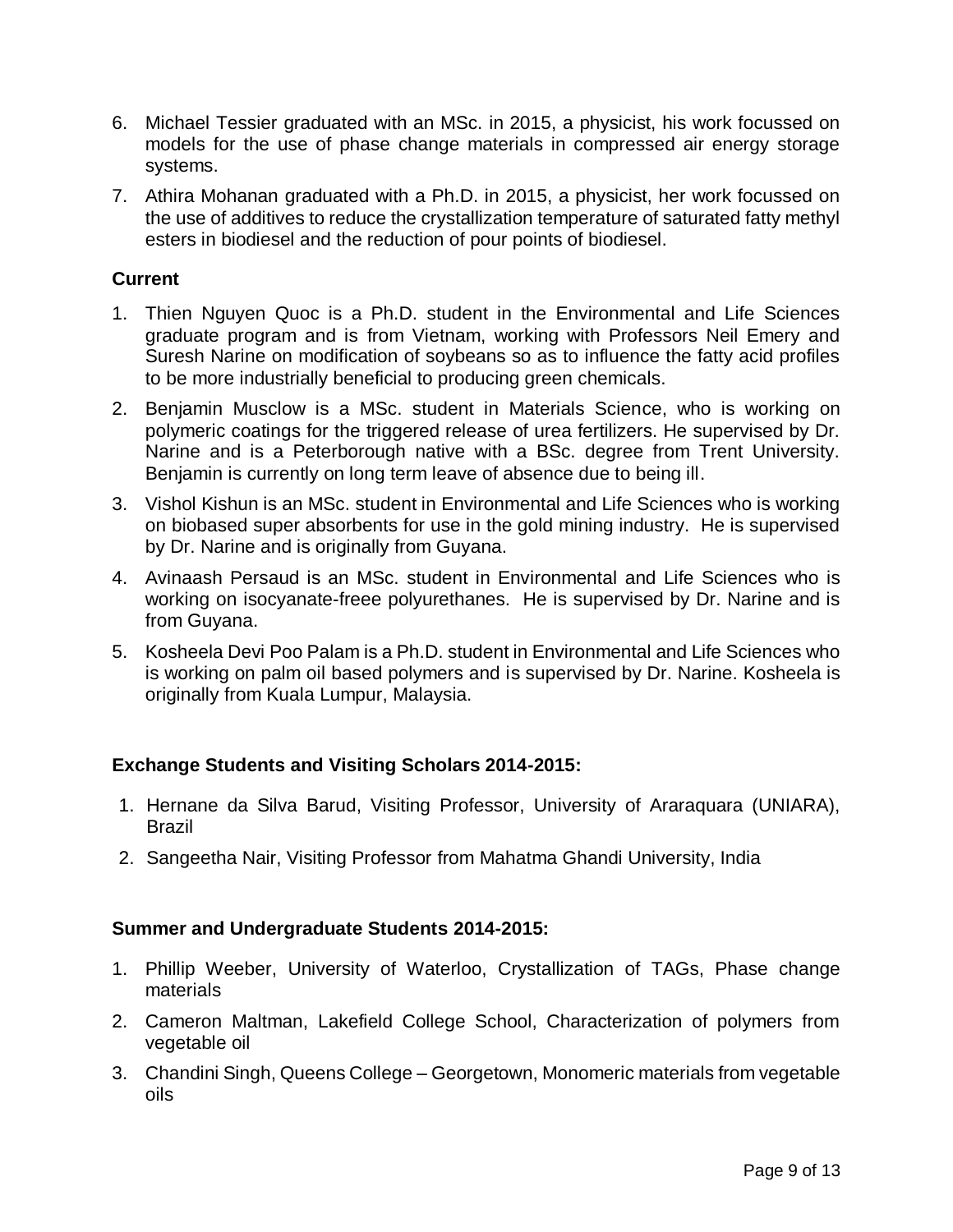- 4. Asif Mahamad, Queens College Georgetown, Monomeric materials from vegetable oils
- 5. Kaitlyn Pinkett, Trent University Undergraduate, working on CLICK Chemistry Polymers
- 6. Sunil Mahato, University of Virginia Undergraduate, working on Crystallization of Lipids
- 7. Mark Baker, University of Western Ontario Undergraduate working on Materials Science, Phase Behavior of Methyl Esters and Triacylglycerols
- 8. Benjamin McPhail, Trent University Undergraduate, working on Materials Science, CLICK Chemistry Polymers
- 9. Jennifer Morgan, Trent University Undergraduate, working on Materials Science, Modification of Nanocellulose for Enhanced Miscibility in Hydrophobic Polyurethane Matrices.

#### **Linkages and Networks:**

#### **1. Industry**

The following companies toured the facilities at Trent and held discussions with our team:

- 1. Grain Farmers of Ontario this organization represents some 23, 000 farmers in Ontario whose markets are affected by our research activities. They are a major funder of our program and visited and interacted with the research team four times during this reporting period.
- 2. Elevance Renewable Sciences this is our other main industrial partner, with multiple projects underway. We have monthly meetings with this group.
- 3. Swish a local industry which manufactures cleaners and the research group met approximately three times during the reporting period to investigate possible collaborations.
- 4. Northwater Capital Toronto-based intellectual capital investment firm. This firm has now become a funder of our research program and we met with them approximately three times during the reporting period. We are currently in the process of filing two joint patents with this company.

### **2. Government Ministries**

Staff from the Ontario Ministry of Agriculture, Food and Rural Affairs toured our facilities and held feedback discussions with our staff:

### **3. Enabling Organizations**

Ontario Bioproducts A team has toured our facilities and engaged with our staff. The Bioproducts A Team is a specialized business-savvy biomaterials team providing solutions for industry. This organization was put together by a number of university professors working in the biomaterials area, under the leadership of Ontario Agri-Food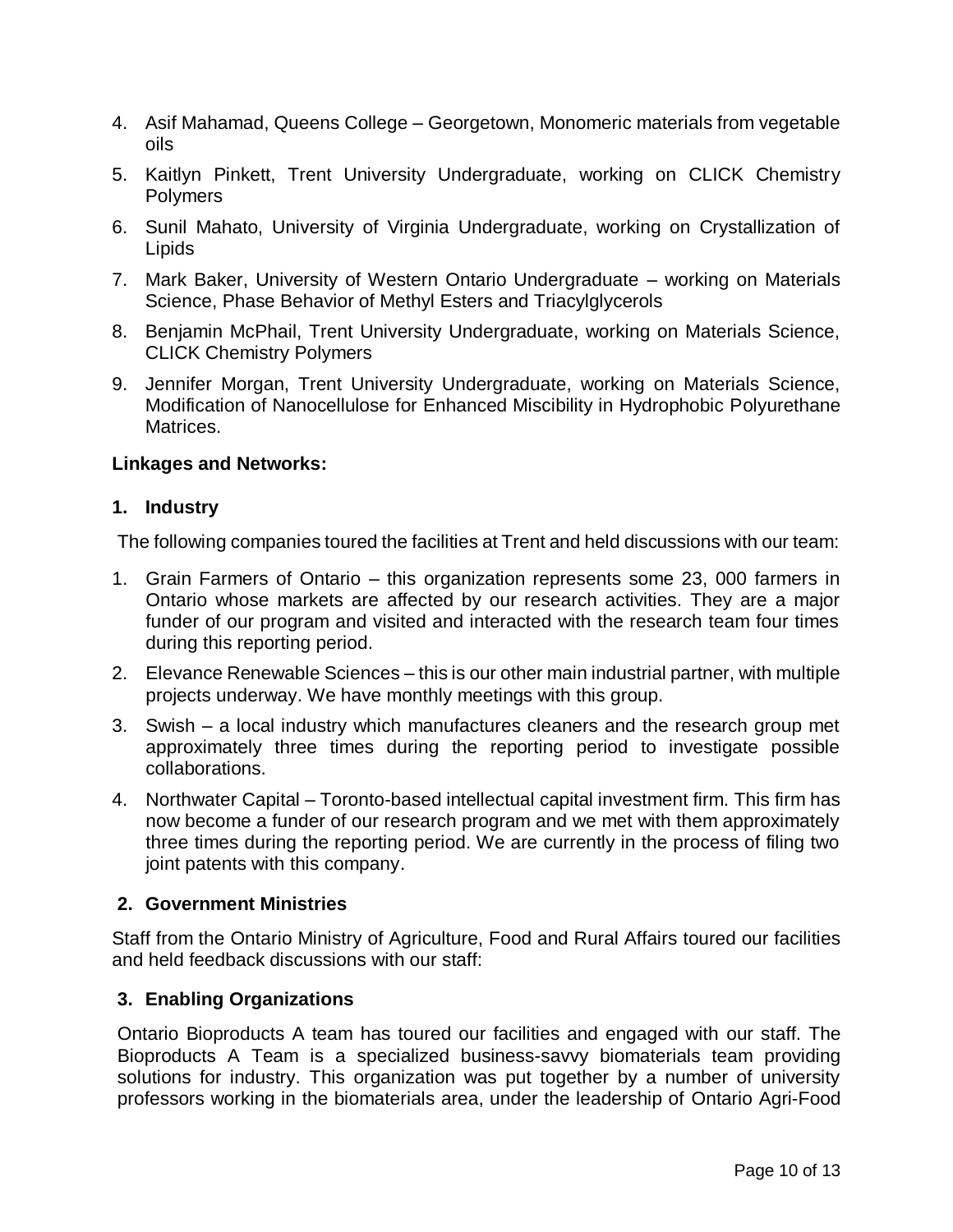Technologies (OAFT). We have been an integral part of this team, and have had numerous meetings with our counterparts across the country.

### **4. Universities**

In addition to the above stakeholders, including the universities represented in the Ontario Bioproducts A team, we have also developed close collaborative and communication relationships with the following Professors at other universities:

- 1. Professor Mohini Sain, University of Toronto (we have had numerous visits from Professor Sain and his group and have visited his facilities at University of Toronto numerous times).
- 2. Professors Misra and Mohanty, University of Guelph (we have had several meetings with these stakeholders, from the University of Guelph, and have participated in their workshops).

### **5. International Collaboration Activities**

A number of international collaborations have been set up a part of the Chair's program:

1. India

Mahatma Ghandi University, Kerala, India

Activity Description: Regular graduate student exchanges and a number of collaborative projects related to bioplastic/nanofibre composites are being actively pursued.

2. Brazil

Universidade Estadual de Paulista (UNESP), Botucatu, Brazil

Activity Description: The collaboration with the Universidade Estadual de Paulista (UNESP) in Botucatu, Brazil, is focused on projects related to biomedical plastics for body implantation and bioplastics/fibre composites. Student and faculty exchanges have begun around a joint research project between the University of Toronto, UNESP, and Trent University, focused on the study of lightweight bio-sourced plastics for automotive applications (in addition to student and faculty exchanges, Trent University through the Chair's program, the University of Toronto, and UNESP has been successful in securing funding from the Canada-Brazil Research Partnerships Program, and this is resulting in increased collaboration among these universities).

3. Malaysia

Activity Description: Collaboration is with the Malaysian Palm Oil Board (MPOB), focused on materials for the edible and industrial uses of palm oil. The collaborative projects are between Professor Narine and Dr. Hazima Binti Abu Hassan, Director, Malaysian Palm Oil Board, Kuala Lumpur. There have been multiple visits between the two facilities and a number of projects are underway.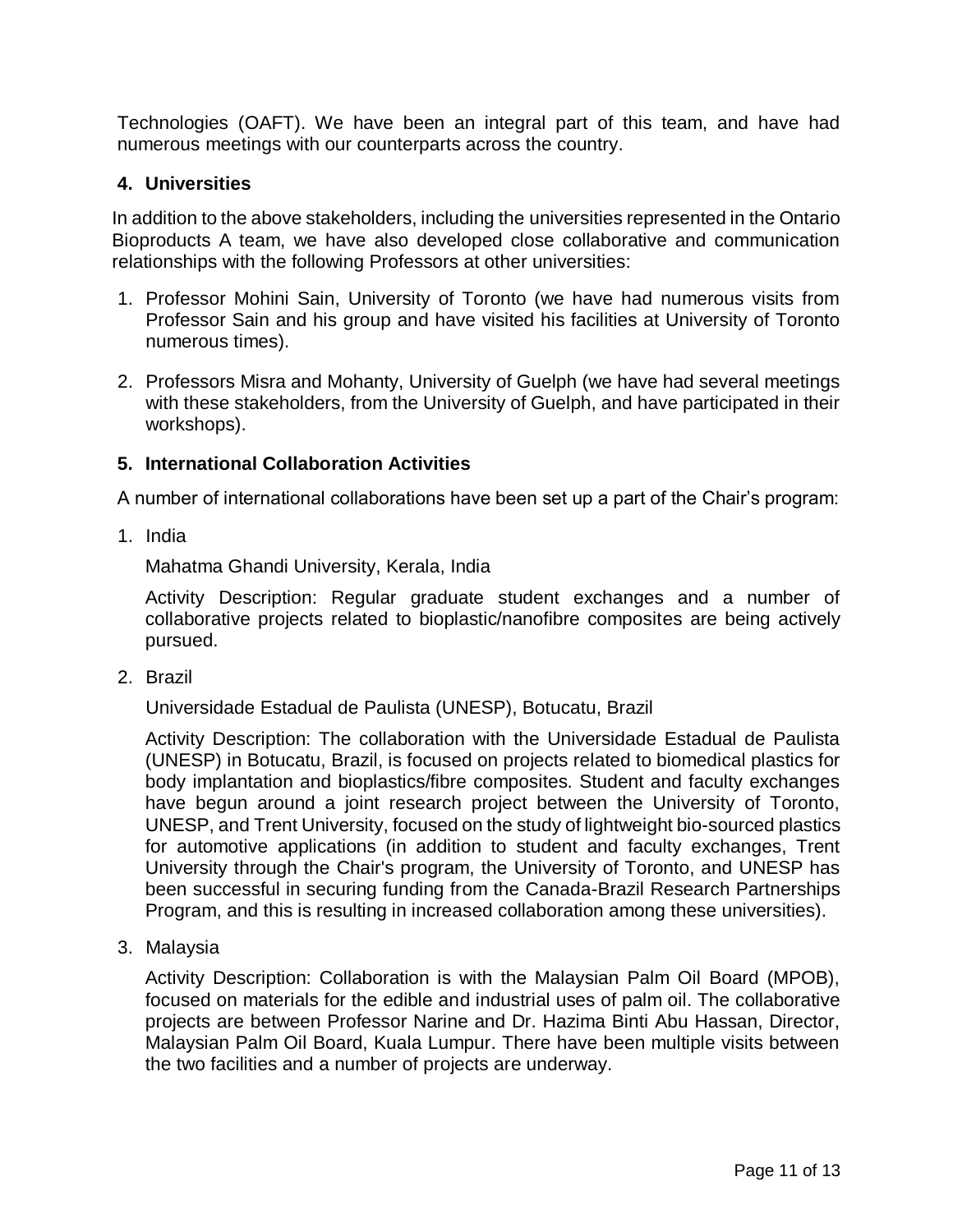4. Barbados

University of the West Indies, Cave Hill, Barbados. Major collaborative projects are underway in the areas of green chemistry between UWI and Trent, and Professors Narine and Tinto.

5. Israel

Hebrew University, Jerusalem, Israel

Activity Description: There is a research program in collaboration with the Casali Institute for Applied Chemistry at the Hebrew University in Jerusalem, Israel. Collaboration is focused on crystallization of lipids and specialty waxes, gels and polymers (we have had faculty visits from this university and Professor Narine has also visited the Hebrew University. A number of crystallization-based projects have been established).

6. Guyana

Activity Description: The Chair's program is closely aligned with projects at the Institute of Applied Science and Technology (IAST) in Guyana, South America, which is also directed by Professor Narine. Under the rubric of a memorandum of understanding between Trent University and the IAST, there are regular exchanges between graduate students enrolled in the Chair's program and the institute.

#### **Measures to Publicize and Share Research with Public and Policy Makers:**

#### **Interviews and Media Relations**

During the reporting period, most of the media interactions occurred in Guyana:

- 1. 2013-08-26 Activated carbon from coconut shells, a viable alternative to mercury  $-10<sup>th</sup>$  Biannual Mining and Quarrying Conference at the Guyana International Conference Centre.
- 2. 2013-08-14 Guyana faces dark future without hydropower National Economic Forum at Guyana International Conference Centre, Liliendaal.
- 3. 2013-07-25 Seeking Stakeholders' Input on how IAST can service the Private Sector – Meeting hosted at the University of Guyana Board Room by IAST.
- 4. 2013-07-18 The importance of collaborating with the Private Sector Meeting hosted at IAST's Turkeyen headquarters.
- 5. 2013-04-15 The importance of an Energy Policy National Economic Forum held at the Guyana International Conference Centre.
- 6. http://guyanachronicle.com/indigenous-producers-receive-quality-assurancetraining/
- 7. http://www.gina.gov.gy/home/index.php/home/all-news/item/4428-indigenousproducers-receive-quality-assurance-training-at-iast-labs-via-partnership-withministry-of-social-cohesion